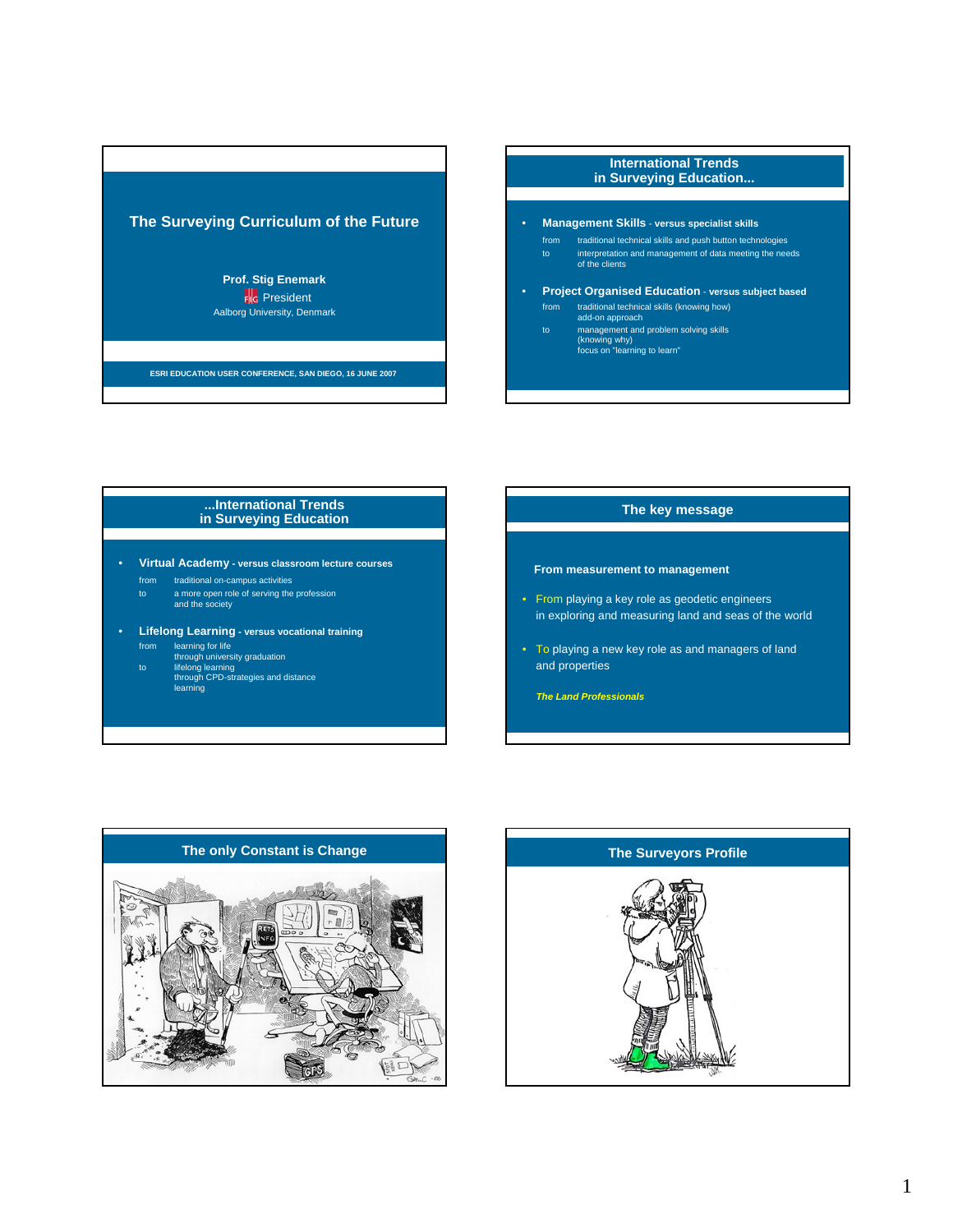



# **The only Constant is Change Therefore… The educational base must be flexible And easily adaptable to change within the profession and society**





**Tell me and I will forget Show me and I will remember Involve me and I will understand Step back and I will act**

*Chinese proverb*